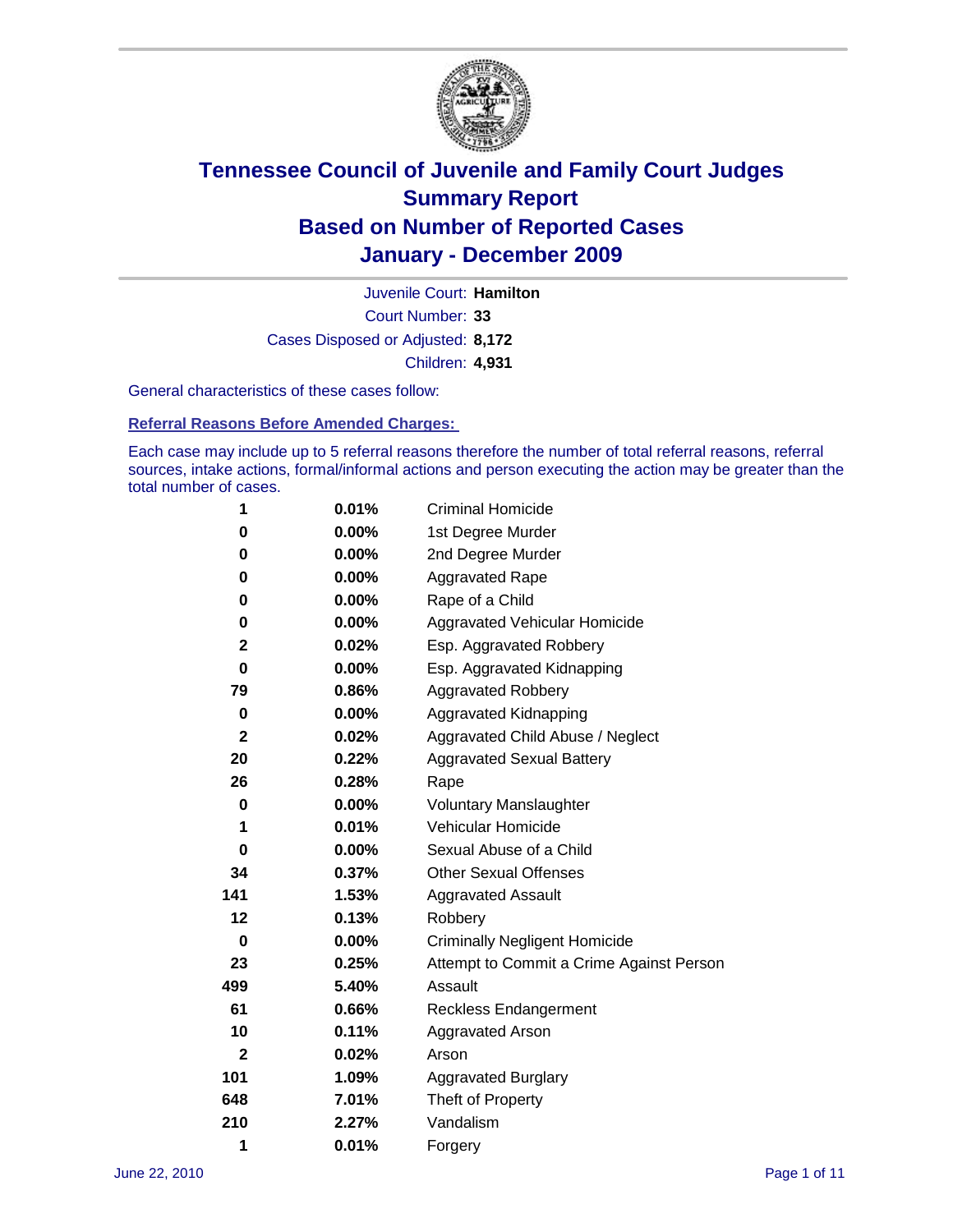

Court Number: **33** Juvenile Court: **Hamilton** Cases Disposed or Adjusted: **8,172** Children: **4,931**

#### **Referral Reasons Before Amended Charges:**

Each case may include up to 5 referral reasons therefore the number of total referral reasons, referral sources, intake actions, formal/informal actions and person executing the action may be greater than the total number of cases.

| $\pmb{0}$   | 0.00%    | <b>Worthless Checks</b>                                     |
|-------------|----------|-------------------------------------------------------------|
| 4           | 0.04%    | Illegal Possession / Fraudulent Use of Credit / Debit Cards |
| 87          | 0.94%    | <b>Burglary</b>                                             |
| 16          | 0.17%    | Unauthorized Use of a Vehicle                               |
| 4           | 0.04%    | <b>Cruelty to Animals</b>                                   |
| 15          | 0.16%    | Sale of Controlled Substances                               |
| 65          | 0.70%    | <b>Other Drug Offenses</b>                                  |
| 241         | 2.61%    | Possession of Controlled Substances                         |
| $\mathbf 0$ | $0.00\%$ | <b>Criminal Attempt</b>                                     |
| 23          | 0.25%    | Carrying Weapons on School Property                         |
| 88          | 0.95%    | Unlawful Carrying / Possession of a Weapon                  |
| 62          | 0.67%    | <b>Evading Arrest</b>                                       |
| 27          | 0.29%    | Escape                                                      |
| 9           | 0.10%    | Driving Under Influence (DUI)                               |
| 131         | 1.42%    | Possession / Consumption of Alcohol                         |
| 72          | 0.78%    | Resisting Stop, Frisk, Halt, Arrest or Search               |
| 3           | 0.03%    | <b>Aggravated Criminal Trespass</b>                         |
| 21          | 0.23%    | Harassment                                                  |
| $\bf{0}$    | 0.00%    | Failure to Appear                                           |
| 22          | 0.24%    | Filing a False Police Report                                |
| 62          | 0.67%    | Criminal Impersonation                                      |
| 453         | 4.90%    | <b>Disorderly Conduct</b>                                   |
| 86          | 0.93%    | <b>Criminal Trespass</b>                                    |
| 9           | 0.10%    | <b>Public Intoxication</b>                                  |
| 5           | 0.05%    | Gambling                                                    |
| 136         | 1.47%    | <b>Traffic</b>                                              |
| 1           | 0.01%    | Local Ordinances                                            |
| 0           | 0.00%    | Violation of Wildlife Regulations                           |
| 106         | 1.15%    | Contempt of Court                                           |
| 665         | 7.20%    | Violation of Probation                                      |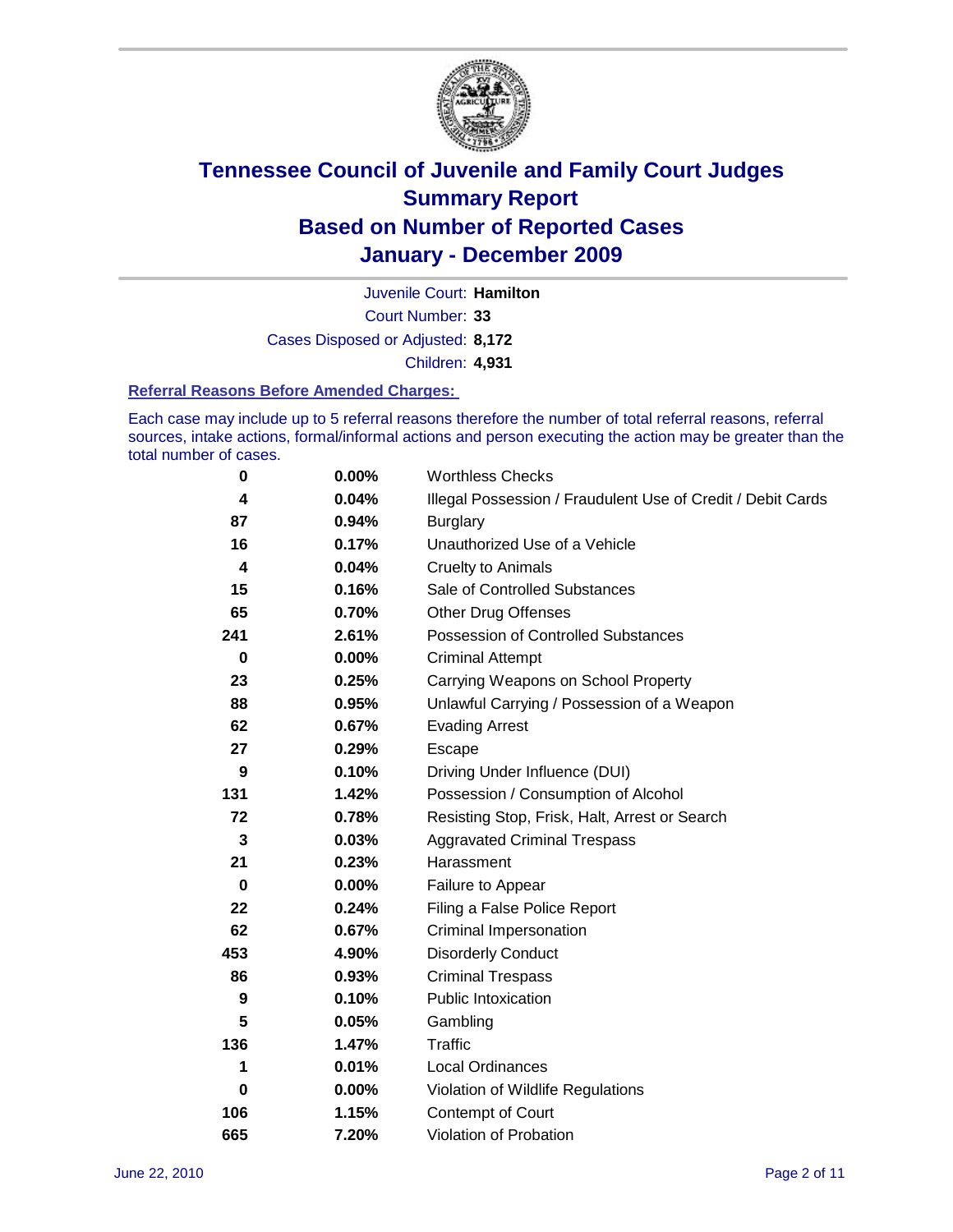

Court Number: **33** Juvenile Court: **Hamilton** Cases Disposed or Adjusted: **8,172** Children: **4,931**

#### **Referral Reasons Before Amended Charges:**

Each case may include up to 5 referral reasons therefore the number of total referral reasons, referral sources, intake actions, formal/informal actions and person executing the action may be greater than the total number of cases.

| 76       | 0.82%    | Violation of Aftercare                |
|----------|----------|---------------------------------------|
| 279      | 3.02%    | <b>Unruly Behavior</b>                |
| 1,094    | 11.84%   | Truancy                               |
| 226      | 2.45%    | In-State Runaway                      |
| $\bf{0}$ | 0.00%    | Out-of-State Runaway                  |
| 79       | 0.86%    | Possession of Tobacco Products        |
| 0        | $0.00\%$ | Violation of a Valid Court Order      |
| 59       | 0.64%    | <b>Violation of Curfew</b>            |
| 0        | 0.00%    | <b>Sexually Abused Child</b>          |
| 18       | 0.19%    | <b>Physically Abused Child</b>        |
| 235      | 2.54%    | Dependency / Neglect                  |
| 29       | 0.31%    | <b>Termination of Parental Rights</b> |
| 0        | 0.00%    | Violation of Pretrial Diversion       |
| 0        | 0.00%    | Violation of Informal Adjustment      |
| 0        | 0.00%    | <b>Judicial Review</b>                |
| 0        | $0.00\%$ | <b>Administrative Review</b>          |
| 0        | $0.00\%$ | <b>Foster Care Review</b>             |
| 2,118    | 22.93%   | Custody                               |
| 386      | 4.18%    | Visitation                            |
| 0        | 0.00%    | Paternity / Legitimation              |
| 0        | $0.00\%$ | <b>Child Support</b>                  |
| 0        | 0.00%    | <b>Request for Medical Treatment</b>  |
| 0        | 0.00%    | <b>Consent to Marry</b>               |
| 353      | 3.82%    | Other                                 |
| 9,238    | 100.00%  | <b>Total Referrals</b>                |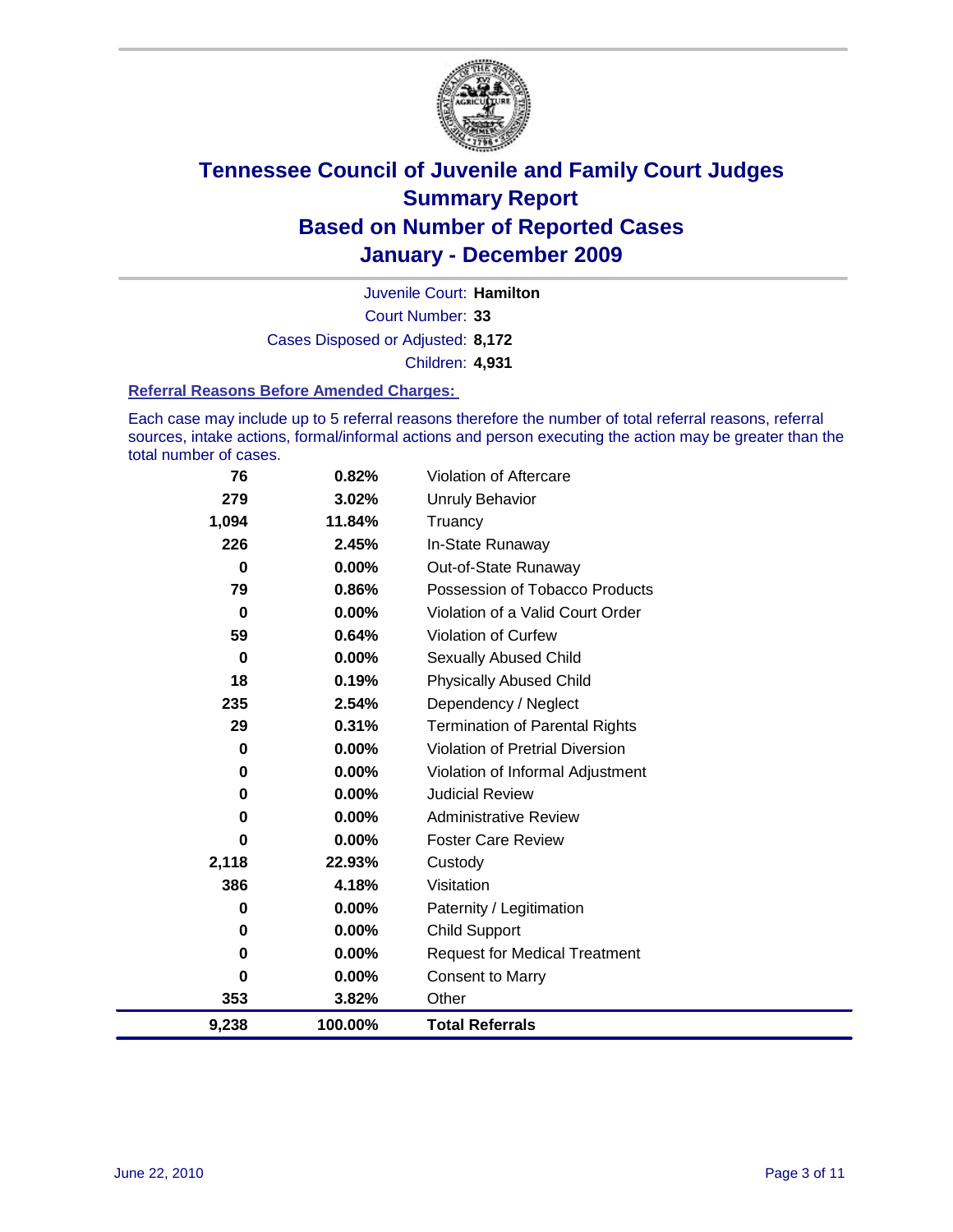

| Juvenile Court: Hamilton           |                 |                                   |  |  |  |
|------------------------------------|-----------------|-----------------------------------|--|--|--|
| Court Number: 33                   |                 |                                   |  |  |  |
| Cases Disposed or Adjusted: 8,172  |                 |                                   |  |  |  |
|                                    | Children: 4,931 |                                   |  |  |  |
| <b>Referral Sources: 1</b>         |                 |                                   |  |  |  |
| 3,524                              | 38.15%          | Law Enforcement                   |  |  |  |
| 1,969                              | 21.31%          | Parents                           |  |  |  |
| 1,070                              | 11.58%          | Relatives                         |  |  |  |
| 0                                  | 0.00%           | Self                              |  |  |  |
| 1,099                              | 11.90%          | School                            |  |  |  |
| 0                                  | 0.00%           | <b>CSA</b>                        |  |  |  |
| 423                                | 4.58%           | <b>DCS</b>                        |  |  |  |
| $\mathbf{2}$                       | 0.02%           | <b>Other State Department</b>     |  |  |  |
| 1                                  | 0.01%           | <b>District Attorney's Office</b> |  |  |  |
| 700                                | 7.58%           | <b>Court Staff</b>                |  |  |  |
| 5                                  | 0.05%           | Social Agency                     |  |  |  |
| 26                                 | 0.28%           | <b>Other Court</b>                |  |  |  |
| 107                                | 1.16%           | Victim                            |  |  |  |
| 4                                  | 0.04%           | Child & Parent                    |  |  |  |
| 1                                  | 0.01%           | Hospital                          |  |  |  |
| 5                                  | 0.05%           | Unknown                           |  |  |  |
| 302                                | 3.27%           | Other                             |  |  |  |
| 9,238                              | 100.00%         | <b>Total Referral Sources</b>     |  |  |  |
| <b>Age of Child at Referral: 2</b> |                 |                                   |  |  |  |

| 4,931 | 100.00%  | <b>Total Child Count</b> |
|-------|----------|--------------------------|
| 0     | $0.00\%$ | <b>Unknown</b>           |
| 5     | 0.10%    | Ages 19 and Over         |
| 655   | 13.28%   | Ages 17 through 18       |
| 1,268 | 25.71%   | Ages 15 through 16       |
| 795   | 16.12%   | Ages 13 through 14       |
| 383   | 7.77%    | Ages 11 through 12       |
| 1,825 | 37.01%   | Ages 10 and Under        |
|       |          |                          |

<sup>1</sup> If different than number of Referral Reasons (9238), verify accuracy of your court's data.

<sup>2</sup> One child could be counted in multiple categories, verify accuracy of your court's data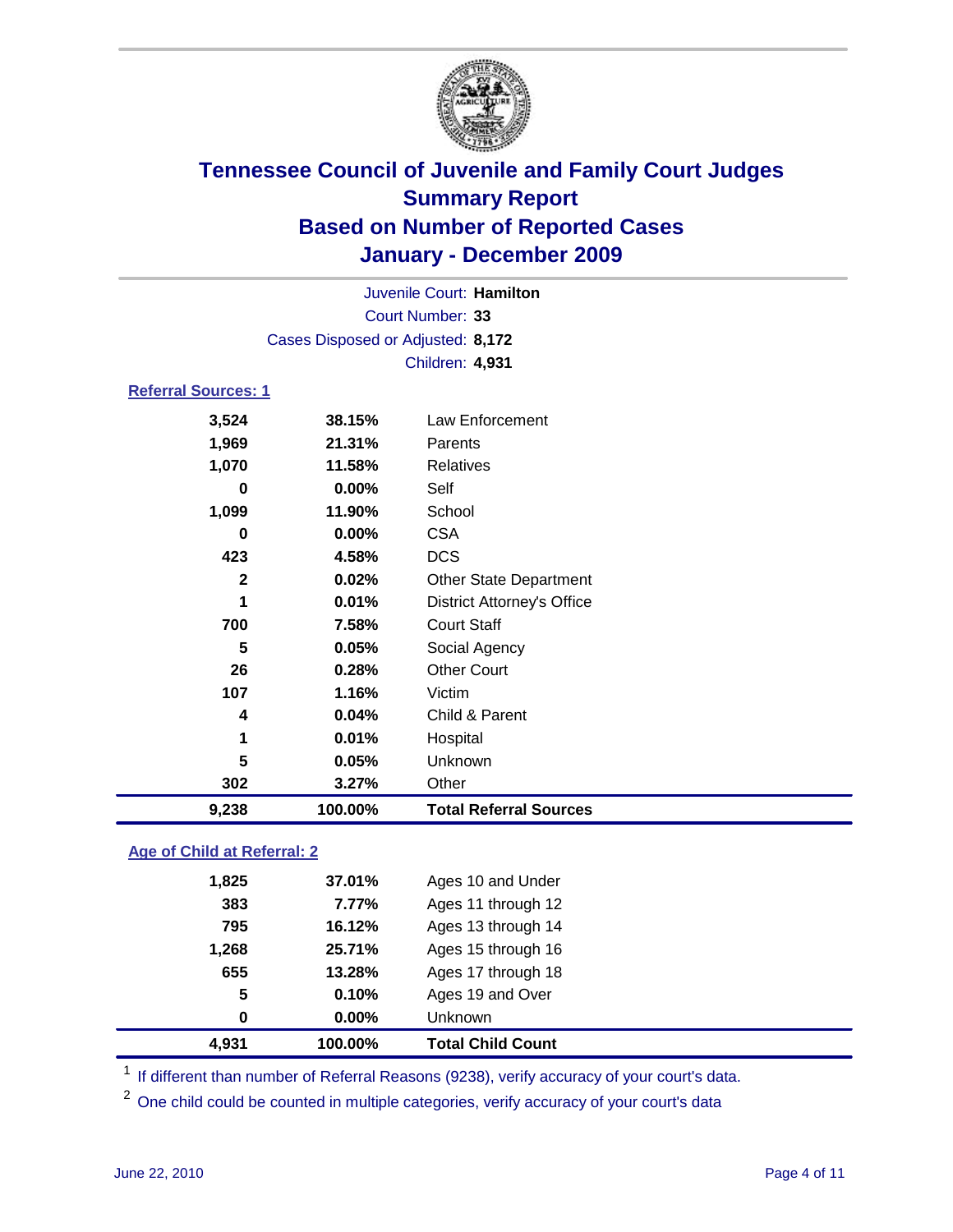

| Juvenile Court: Hamilton                |                                   |                          |  |  |
|-----------------------------------------|-----------------------------------|--------------------------|--|--|
| Court Number: 33                        |                                   |                          |  |  |
|                                         | Cases Disposed or Adjusted: 8,172 |                          |  |  |
|                                         |                                   | Children: 4,931          |  |  |
| Sex of Child: 1                         |                                   |                          |  |  |
| 2,780                                   | 56.38%                            | Male                     |  |  |
| 2,129                                   | 43.18%                            | Female                   |  |  |
| 22                                      | 0.45%                             | Unknown                  |  |  |
| 4,931                                   | 100.00%                           | <b>Total Child Count</b> |  |  |
| Race of Child: 1                        |                                   |                          |  |  |
| 2,261                                   | 45.85%                            | White                    |  |  |
| 2,522                                   | 51.15%                            | African American         |  |  |
| 3                                       | 0.06%                             | Native American          |  |  |
| 6                                       | 0.12%                             | Asian                    |  |  |
| 68                                      | 1.38%                             | Mixed                    |  |  |
| 71                                      | 1.44%                             | Unknown                  |  |  |
| 4,931                                   | 100.00%                           | <b>Total Child Count</b> |  |  |
| <b>Hispanic Origin: 1</b>               |                                   |                          |  |  |
| 64                                      | 1.30%                             | Yes                      |  |  |
| 4,645                                   | 94.20%                            | <b>No</b>                |  |  |
| 222                                     | 4.50%                             | Unknown                  |  |  |
| 4,931                                   | 100.00%                           | <b>Total Child Count</b> |  |  |
| <b>School Enrollment of Children: 1</b> |                                   |                          |  |  |
| 2,132                                   | 43.24%                            | Yes                      |  |  |
| 247                                     | 5.01%                             | No                       |  |  |
| 2,552                                   | 51.75%                            | Unknown                  |  |  |
| 4,931                                   | 100.00%                           | <b>Total Child Count</b> |  |  |

<sup>1</sup> One child could be counted in multiple categories, verify accuracy of your court's data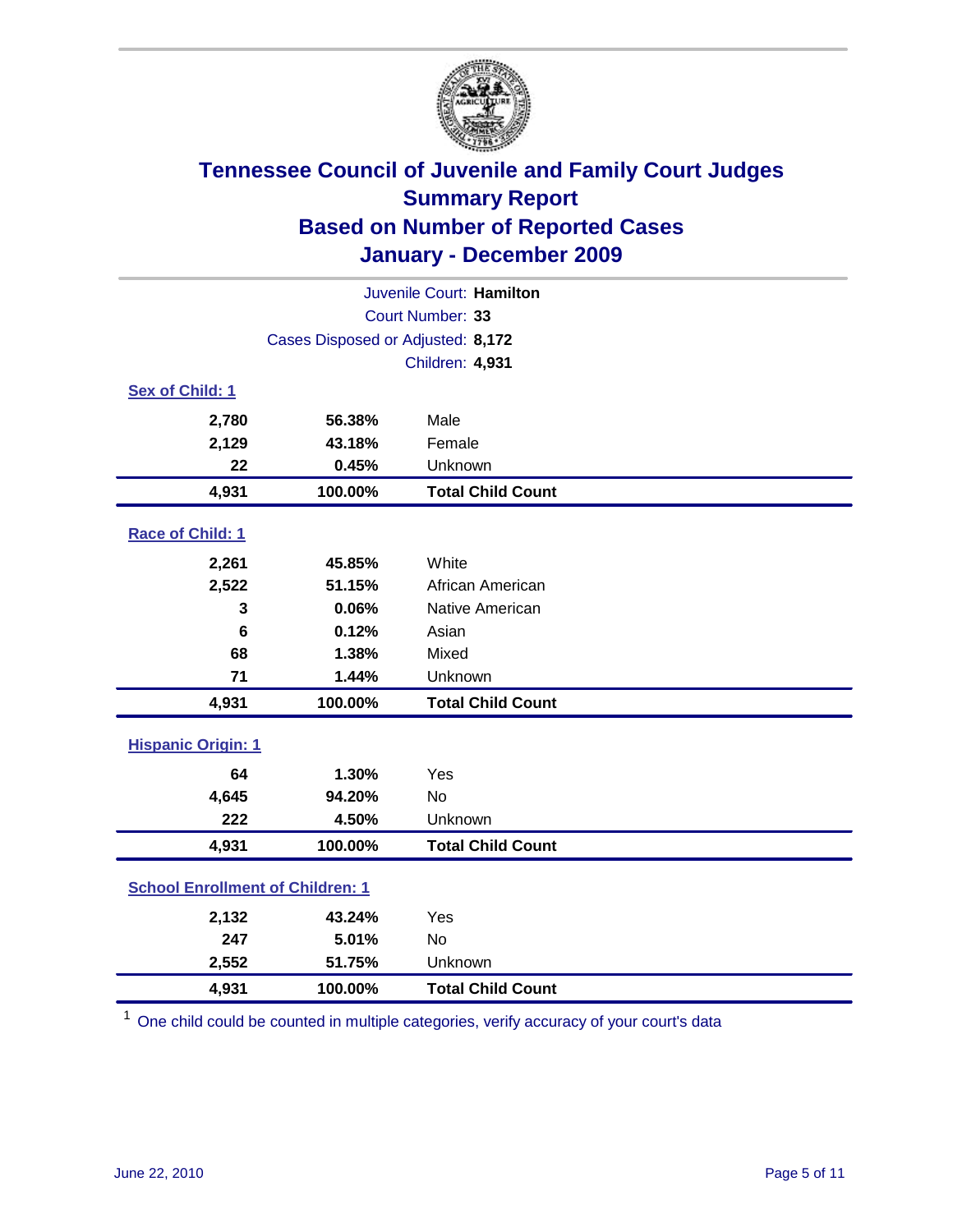

Court Number: **33** Juvenile Court: **Hamilton** Cases Disposed or Adjusted: **8,172** Children: **4,931**

### **Living Arrangement of Child at Time of Referral: 1**

| 4,931 | 100.00%  | <b>Total Child Count</b>     |
|-------|----------|------------------------------|
| 194   | 3.93%    | Other                        |
| 843   | 17.10%   | Unknown                      |
| 7     | 0.14%    | Independent                  |
| 54    | 1.10%    | In an Institution            |
| 8     | 0.16%    | In a Residential Center      |
| 7     | 0.14%    | In a Group Home              |
| 11    | 0.22%    | With Foster Family           |
| 4     | $0.08\%$ | With Adoptive Parents        |
| 309   | 6.27%    | <b>With Relatives</b>        |
| 257   | 5.21%    | <b>With Father</b>           |
| 2,697 | 54.69%   | With Mother                  |
| 37    | 0.75%    | With Mother and Stepfather   |
| 8     | 0.16%    | With Father and Stepmother   |
| 495   | 10.04%   | With Both Biological Parents |
|       |          |                              |

#### **Type of Detention: 2**

| 8,172        | 100.00%  | <b>Total Detention Count</b> |  |
|--------------|----------|------------------------------|--|
| 1            | 0.01%    | Other                        |  |
| 1,704        | 20.85%   | Does Not Apply               |  |
| 6,465        | 79.11%   | Unknown                      |  |
| 0            | 0.00%    | <b>Psychiatric Hospital</b>  |  |
| 0            | 0.00%    | Jail - No Separation         |  |
| 0            | $0.00\%$ | Jail - Partial Separation    |  |
| 0            | 0.00%    | Jail - Complete Separation   |  |
| $\mathbf{2}$ | 0.02%    | Juvenile Detention Facility  |  |
| 0            | $0.00\%$ | Non-Secure Placement         |  |
|              |          |                              |  |

<sup>1</sup> One child could be counted in multiple categories, verify accuracy of your court's data

<sup>2</sup> If different than number of Cases (8172) verify accuracy of your court's data.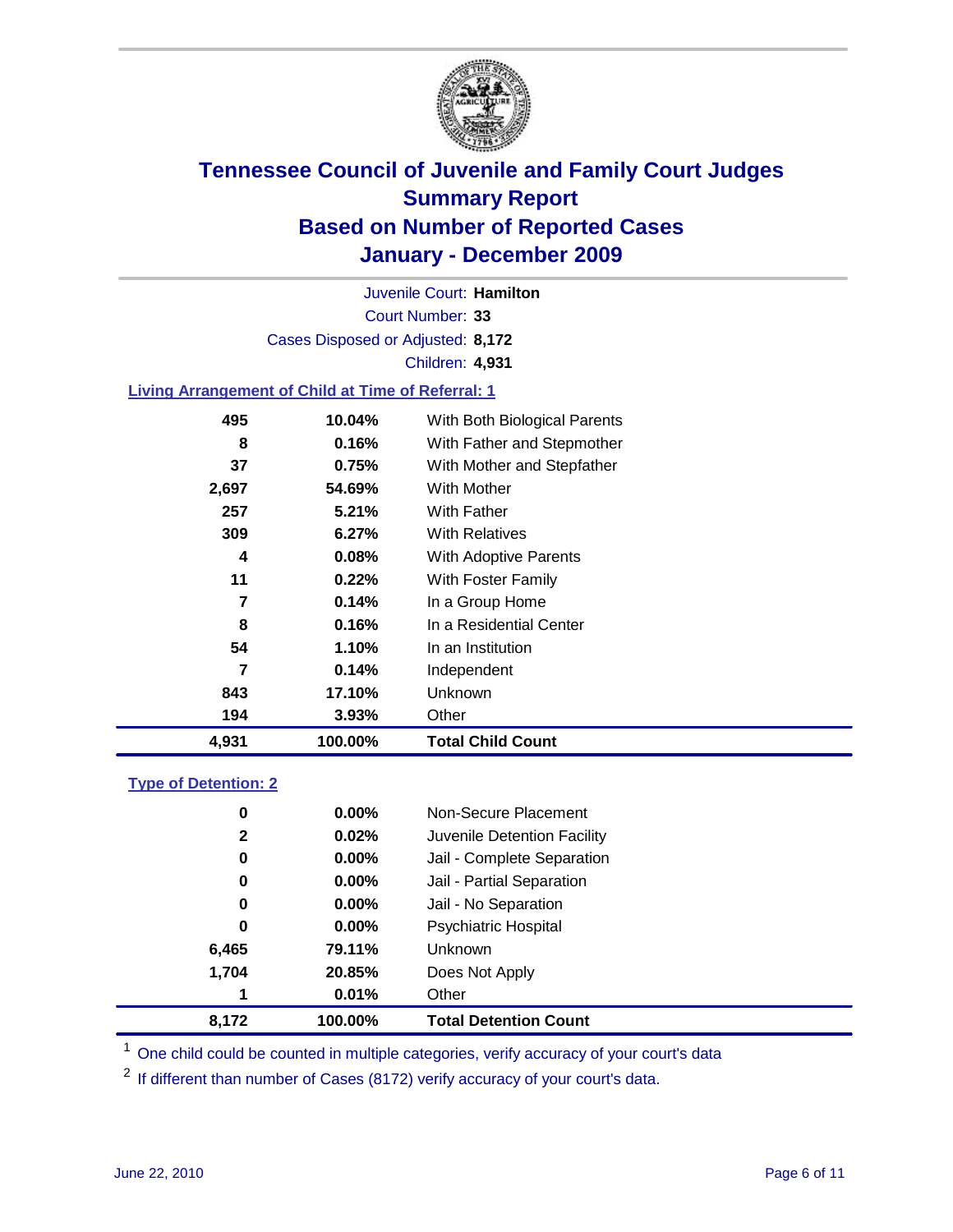

|                                                    | Juvenile Court: Hamilton          |                                      |  |  |  |
|----------------------------------------------------|-----------------------------------|--------------------------------------|--|--|--|
|                                                    | Court Number: 33                  |                                      |  |  |  |
|                                                    | Cases Disposed or Adjusted: 8,172 |                                      |  |  |  |
|                                                    |                                   | <b>Children: 4,931</b>               |  |  |  |
| <b>Placement After Secure Detention Hearing: 1</b> |                                   |                                      |  |  |  |
| 1                                                  | 0.01%                             | Returned to Prior Living Arrangement |  |  |  |
| 1,529                                              | 18.71%                            | Juvenile Detention Facility          |  |  |  |
| 4                                                  | 0.05%                             | Jail                                 |  |  |  |
| 6                                                  | 0.07%                             | Shelter / Group Home                 |  |  |  |
| 1                                                  | 0.01%                             | <b>Foster Family Home</b>            |  |  |  |
| 0                                                  | 0.00%                             | Psychiatric Hospital                 |  |  |  |
| 1,615                                              | 19.76%                            | <b>Unknown</b>                       |  |  |  |
| 5,016                                              | 61.38%                            | Does Not Apply                       |  |  |  |
| $\mathbf 0$                                        | 0.00%                             | Other                                |  |  |  |
| 8,172                                              | 100.00%                           | <b>Total Placement Count</b>         |  |  |  |
| <b>Intake Actions: 2</b>                           |                                   |                                      |  |  |  |
|                                                    |                                   |                                      |  |  |  |
| 8,518                                              | 92.21%                            | <b>Petition Filed</b>                |  |  |  |
| 0                                                  | 0.00%                             | <b>Motion Filed</b>                  |  |  |  |
| 176                                                | 1.91%                             | <b>Citation Processed</b>            |  |  |  |
| 0                                                  | 0.00%                             | Notification of Paternity Processed  |  |  |  |
| 0                                                  | 0.00%                             | Scheduling of Judicial Review        |  |  |  |
| 0                                                  | 0.00%                             | Scheduling of Administrative Review  |  |  |  |
| 0                                                  | 0.00%                             | Scheduling of Foster Care Review     |  |  |  |
| 0                                                  | 0.00%                             | <b>Unknown</b>                       |  |  |  |
| 0                                                  | 0.00%                             | Does Not Apply                       |  |  |  |
| 544                                                | 5.89%                             | Other                                |  |  |  |
| 9,238                                              | 100.00%                           | <b>Total Intake Count</b>            |  |  |  |

<sup>1</sup> If different than number of Cases (8172) verify accuracy of your court's data.

<sup>2</sup> If different than number of Referral Reasons (9238), verify accuracy of your court's data.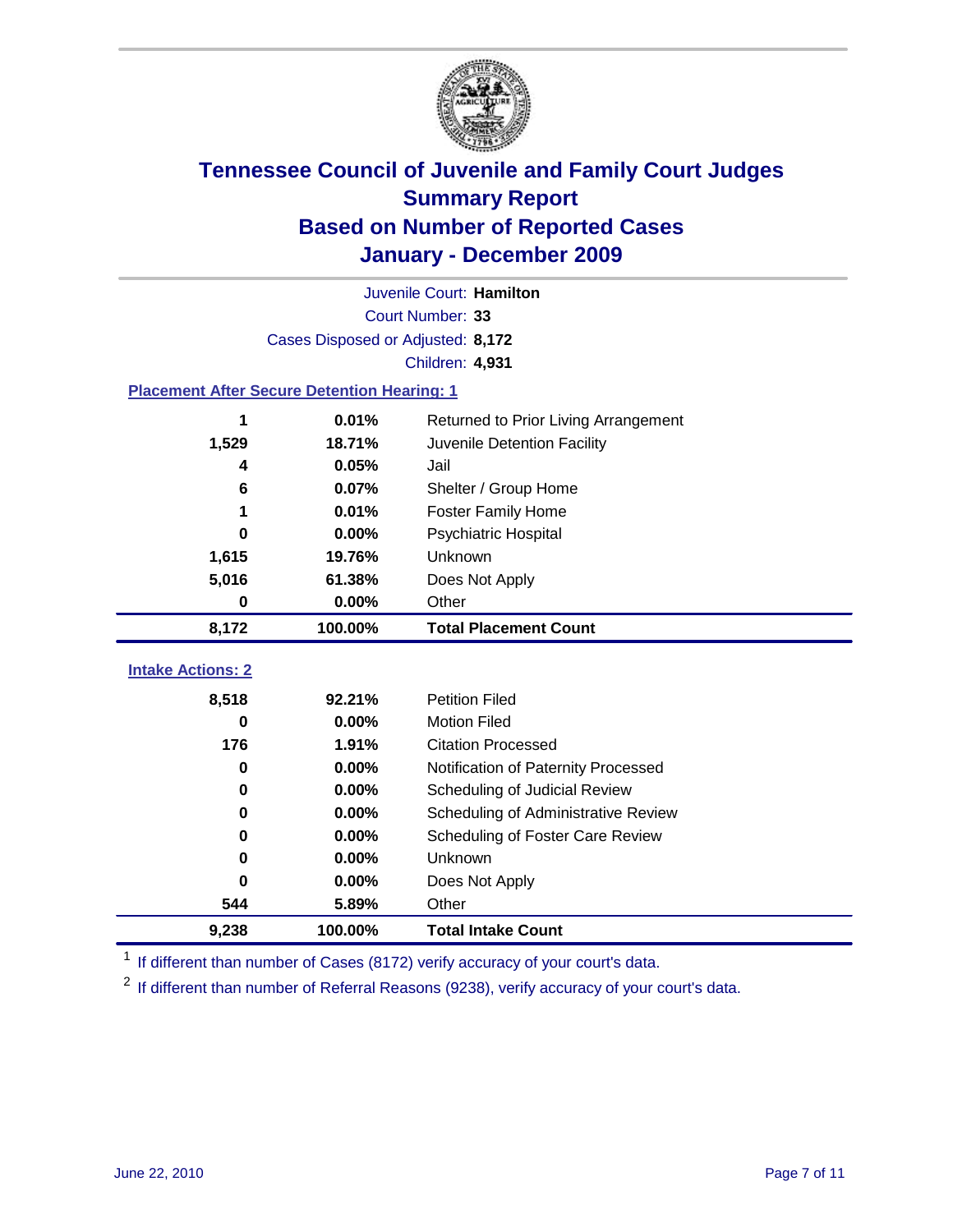

Court Number: **33** Juvenile Court: **Hamilton** Cases Disposed or Adjusted: **8,172** Children: **4,931**

#### **Last Grade Completed by Child: 1**

| 171                                     | 3.47%   | Too Young for School         |  |
|-----------------------------------------|---------|------------------------------|--|
| 40                                      | 0.81%   | Preschool                    |  |
| 98                                      | 1.99%   | Kindergarten                 |  |
| 91                                      | 1.85%   | 1st Grade                    |  |
| 70                                      | 1.42%   | 2nd Grade                    |  |
| 70                                      | 1.42%   | 3rd Grade                    |  |
| 70                                      | 1.42%   | 4th Grade                    |  |
| 82                                      | 1.66%   | 5th Grade                    |  |
| 166                                     | 3.37%   | 6th Grade                    |  |
| 206                                     | 4.18%   | 7th Grade                    |  |
| 266                                     | 5.39%   | 8th Grade                    |  |
| 304                                     | 6.17%   | 9th Grade                    |  |
| 293                                     | 5.94%   | 10th Grade                   |  |
| 176                                     | 3.57%   | 11th Grade                   |  |
| 58                                      | 1.18%   | 12th Grade                   |  |
| $\bf{0}$                                | 0.00%   | Non-Graded Special Ed        |  |
| 17                                      | 0.34%   | <b>GED</b>                   |  |
| 7                                       | 0.14%   | Graduated                    |  |
| $\overline{7}$                          | 0.14%   | <b>Never Attended School</b> |  |
| 2,732                                   | 55.40%  | Unknown                      |  |
| 7                                       | 0.14%   | Other                        |  |
| 4,931                                   | 100.00% | <b>Total Child Count</b>     |  |
| <b>Enrolled in Special Education: 1</b> |         |                              |  |

| 144<br>942 | 2.92%<br>19.10% | Yes<br>No                |  |
|------------|-----------------|--------------------------|--|
| 3,845      | 77.98%          | Unknown                  |  |
| 4,931      | 100.00%         | <b>Total Child Count</b> |  |

One child could be counted in multiple categories, verify accuracy of your court's data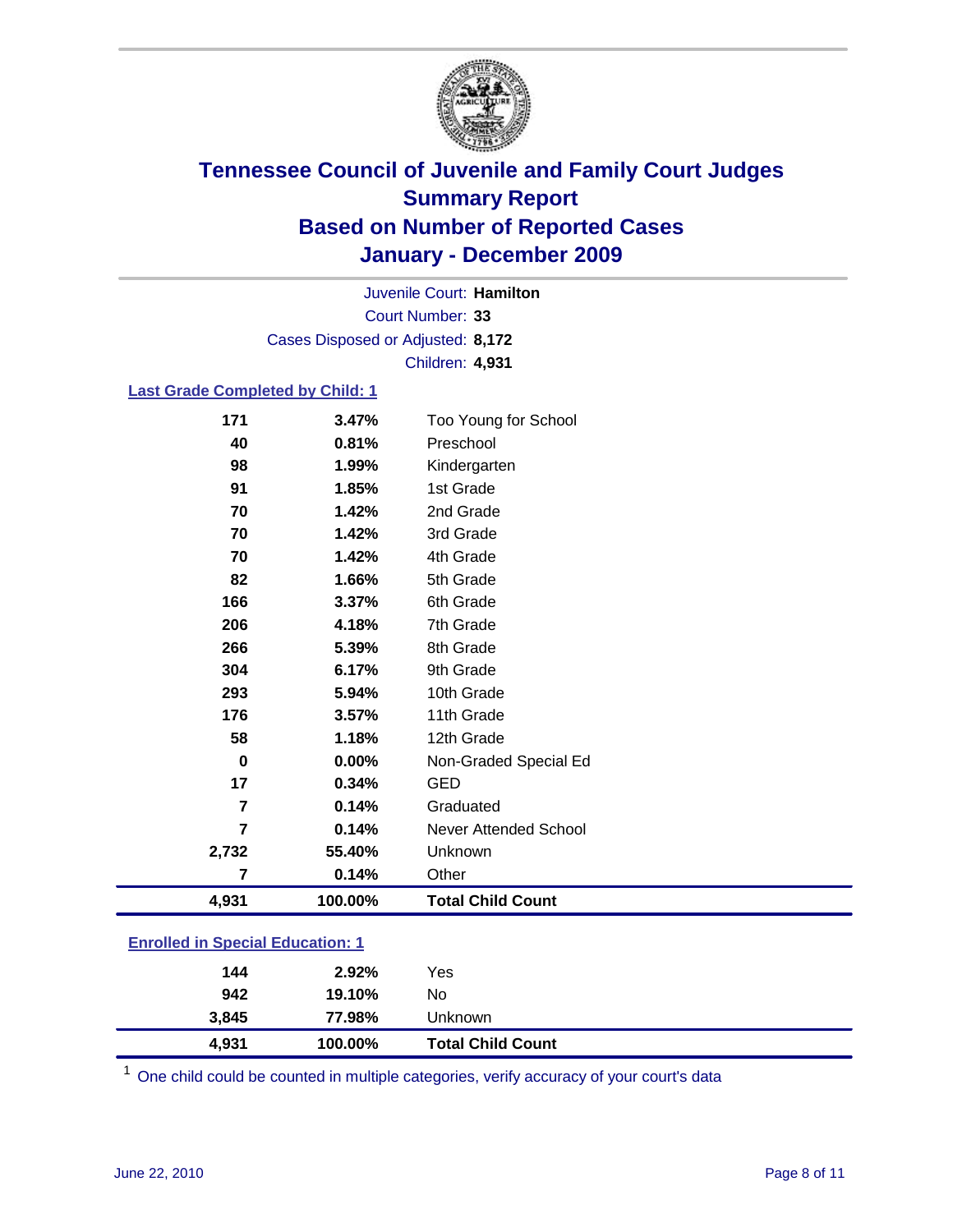

|                              | Juvenile Court: Hamilton          |                           |  |  |
|------------------------------|-----------------------------------|---------------------------|--|--|
|                              | Court Number: 33                  |                           |  |  |
|                              | Cases Disposed or Adjusted: 8,172 |                           |  |  |
|                              |                                   | <b>Children: 4,931</b>    |  |  |
| <b>Action Executed By: 1</b> |                                   |                           |  |  |
| 283                          | 3.06%                             | Judge                     |  |  |
| 8,233                        | 89.12%                            | Referee                   |  |  |
| 722                          | 7.82%                             | <b>YSO</b>                |  |  |
| $\bf{0}$                     | $0.00\%$                          | Other                     |  |  |
| 0                            | $0.00\%$                          | Unknown                   |  |  |
| 9,238                        | 100.00%                           | <b>Total Action Count</b> |  |  |

### **Formal / Informal Actions: 1**

| 2,818 | 30.50%   | Dismissed                                        |
|-------|----------|--------------------------------------------------|
| 36    | 0.39%    | Retired / Nolle Prosequi                         |
| 2,287 | 24.76%   | <b>Complaint Substantiated Delinquent</b>        |
| 392   | 4.24%    | <b>Complaint Substantiated Status Offender</b>   |
| 246   | 2.66%    | <b>Complaint Substantiated Dependent/Neglect</b> |
| 0     | $0.00\%$ | <b>Complaint Substantiated Abused</b>            |
| 0     | $0.00\%$ | <b>Complaint Substantiated Mentally III</b>      |
| 751   | 8.13%    | Informal Adjustment                              |
| 2,486 | 26.91%   | <b>Pretrial Diversion</b>                        |
| 64    | 0.69%    | <b>Transfer to Adult Court Hearing</b>           |
| 0     | $0.00\%$ | Charges Cleared by Transfer to Adult Court       |
| 98    | 1.06%    | Special Proceeding                               |
| 0     | $0.00\%$ | <b>Review Concluded</b>                          |
| 56    | 0.61%    | Case Held Open                                   |
| 4     | 0.04%    | Other                                            |
| 0     | $0.00\%$ | Unknown                                          |
| 9,238 | 100.00%  | Total Action Count                               |

<sup>1</sup> If different than number of Referral Reasons (9238), verify accuracy of your court's data.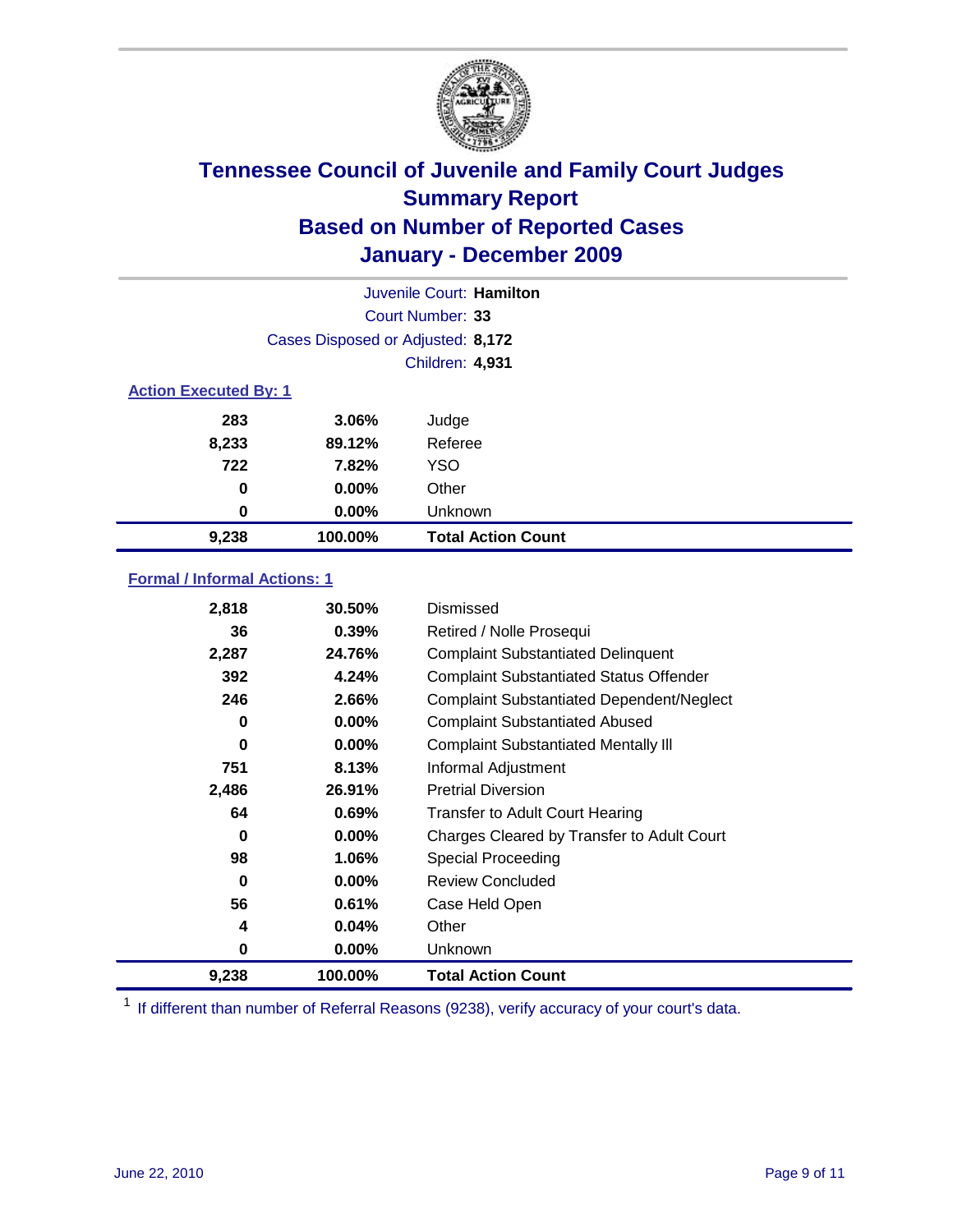

|                       |                                   | Juvenile Court: Hamilton                              |
|-----------------------|-----------------------------------|-------------------------------------------------------|
|                       |                                   | Court Number: 33                                      |
|                       | Cases Disposed or Adjusted: 8,172 |                                                       |
|                       |                                   | Children: 4,931                                       |
| <b>Case Outcomes:</b> |                                   | There can be multiple outcomes for one child or case. |
| 2,524                 | 13.08%                            | <b>Case Dismissed</b>                                 |
| 28                    | 0.15%                             | Case Retired or Nolle Prosequi                        |
| 1,074                 | 5.57%                             | Warned / Counseled                                    |
| 5,149                 | 26.68%                            | <b>Held Open For Review</b>                           |
| 1,348                 | 6.99%                             | Supervision / Probation to Juvenile Court             |
| 30                    | 0.16%                             | <b>Probation to Parents</b>                           |
| 63                    | 0.33%                             | Referral to Another Entity for Supervision / Service  |
| 0                     | 0.00%                             | Referred for Mental Health Counseling                 |
| 255                   | 1.32%                             | Referred for Alcohol and Drug Counseling              |
| 0                     | 0.00%                             | <b>Referred to Alternative School</b>                 |
| 0                     | 0.00%                             | Referred to Private Child Agency                      |
| 7                     | 0.04%                             | Referred to Defensive Driving School                  |
| 0                     | 0.00%                             | Referred to Alcohol Safety School                     |
| 119                   | 0.62%                             | Referred to Juvenile Court Education-Based Program    |
| 0                     | 0.00%                             | Driver's License Held Informally                      |
| 0                     | 0.00%                             | <b>Voluntary Placement with DMHMR</b>                 |
| 0                     | 0.00%                             | <b>Private Mental Health Placement</b>                |
| 0                     | 0.00%                             | <b>Private MR Placement</b>                           |
| 0                     | 0.00%                             | Placement with City/County Agency/Facility            |
| 985                   | 5.10%                             | Placement with Relative / Other Individual            |
| 24                    | 0.12%                             | Fine                                                  |
| 462                   | 2.39%                             | <b>Public Service</b>                                 |
| 266                   | 1.38%                             | Restitution                                           |
| 29                    | 0.15%                             | <b>Runaway Returned</b>                               |
| 409                   | 2.12%                             | No Contact Order                                      |
| $\bf{0}$              | 0.00%                             | Injunction Other than No Contact Order                |
| 267                   | 1.38%                             | <b>House Arrest</b>                                   |
| 9                     | 0.05%                             | <b>Court Defined Curfew</b>                           |
| 109                   | 0.56%                             | Dismissed from Informal Adjustment                    |
| 1                     | 0.01%                             | <b>Dismissed from Pretrial Diversion</b>              |
| 442                   | 2.29%                             | Released from Probation                               |
| 32                    | 0.17%                             | <b>Transferred to Adult Court</b>                     |
| 1                     | 0.01%                             | <b>DMHMR Involuntary Commitment</b>                   |